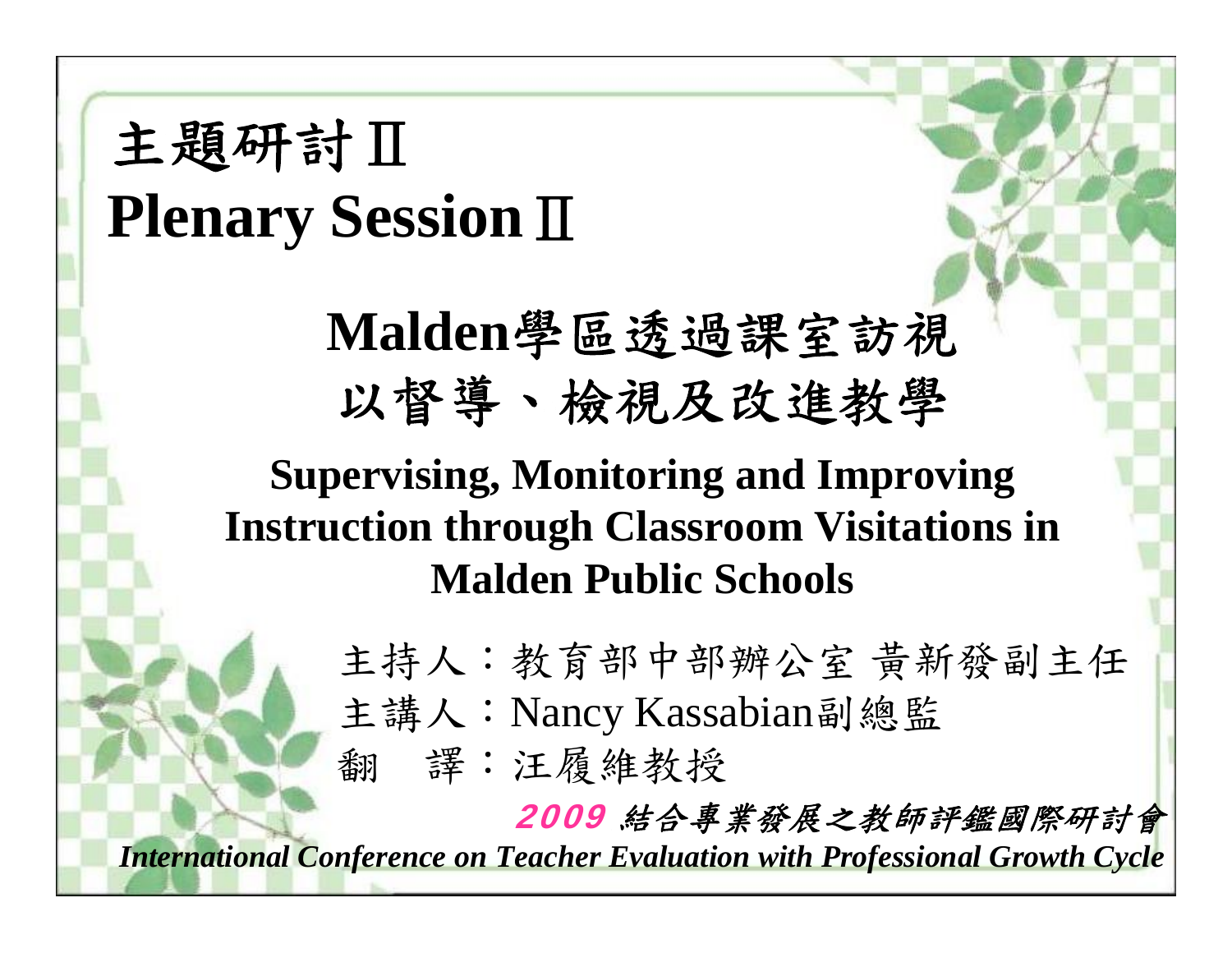# **Supervising, Monitoring and Improving Instruction Through Classroom Visitations**

透過課室訪視以督導、檢視及改進教學

*Nancy Kassabian Assistant Superintendent of SchoolsMalden, Massachusetts USA*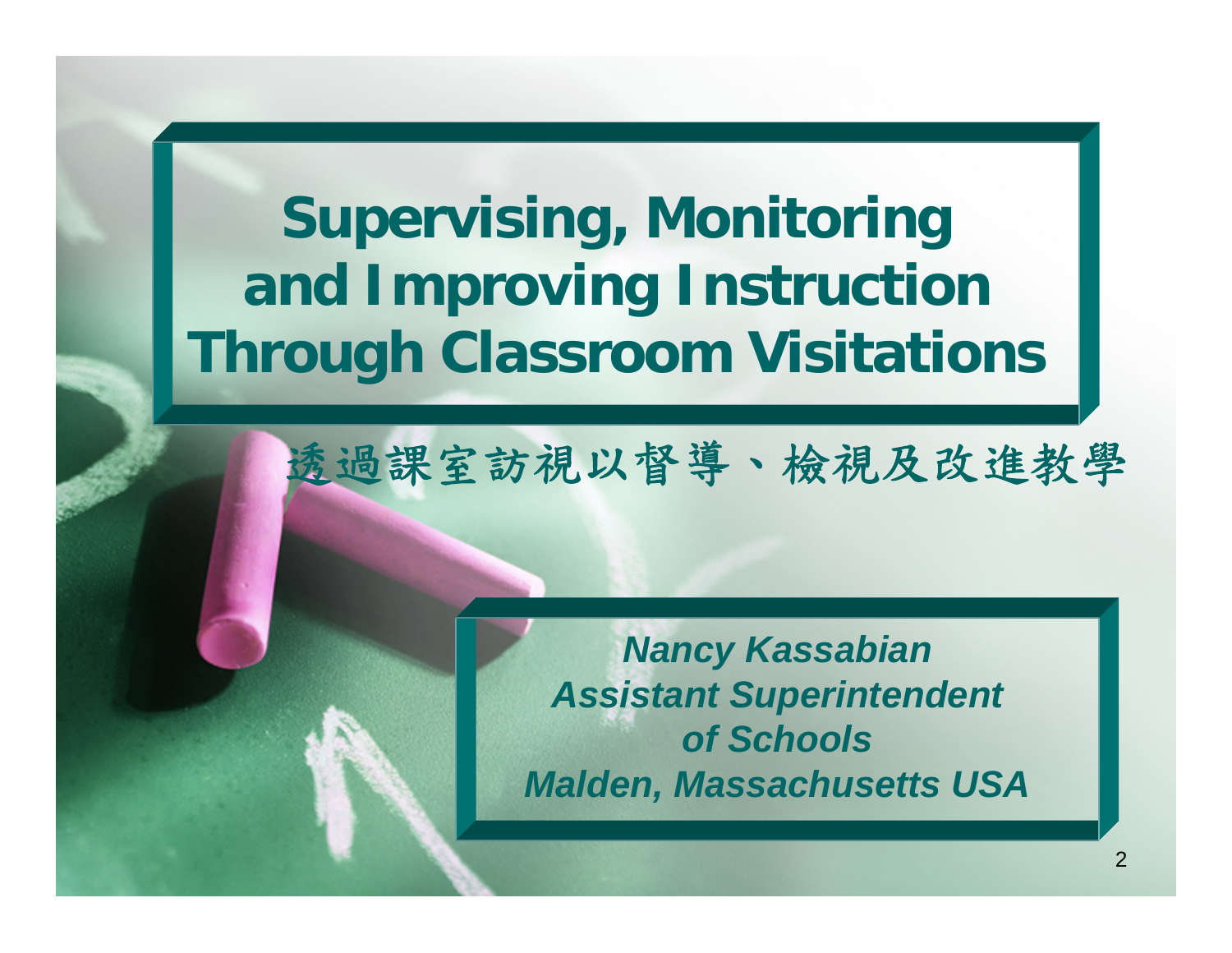## **A Community of Teaching and**  教與學的社群 **Learning**

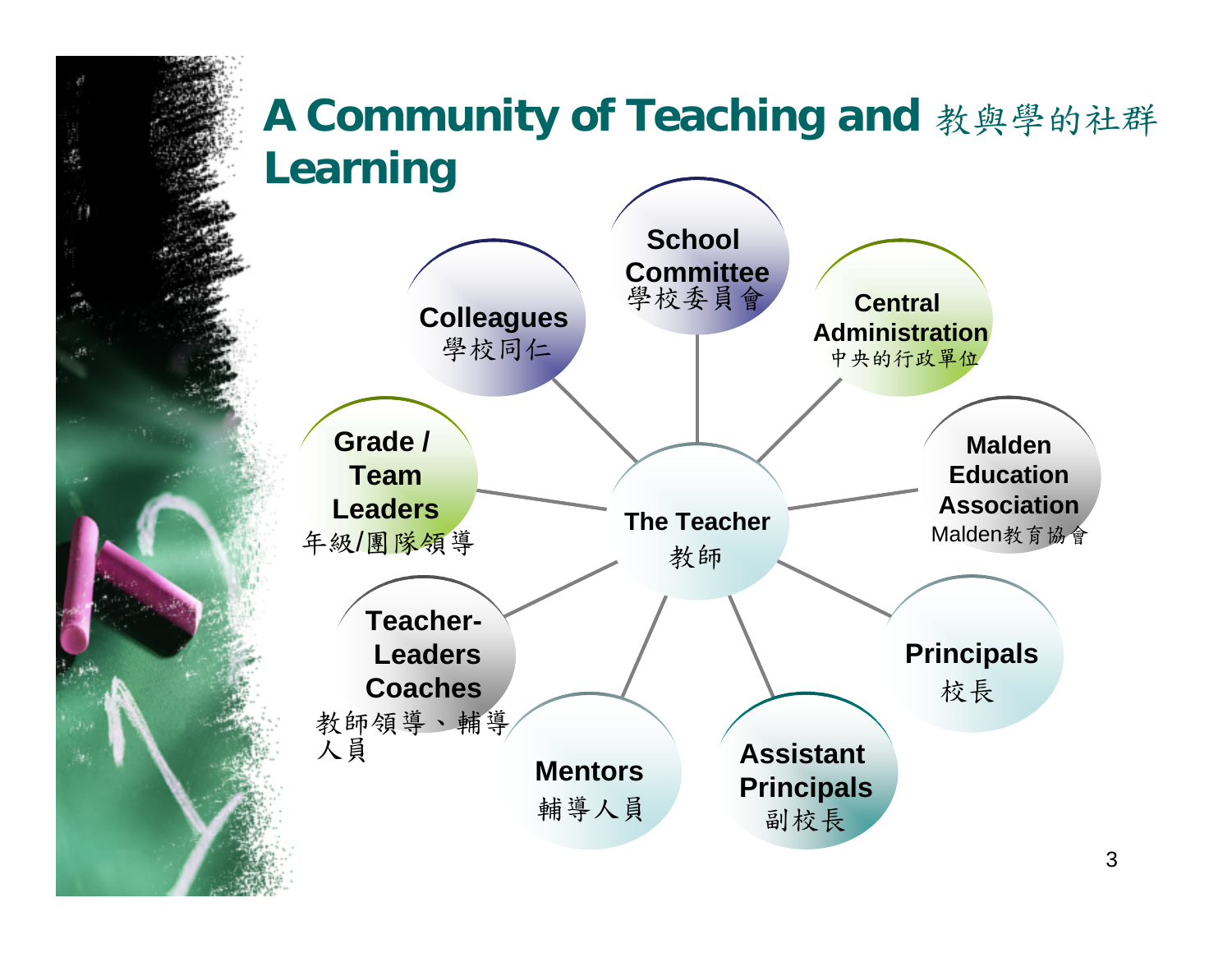# ¾ **DISTRICT STRATEGIC PLAN Connections** 連結

# ¾ **DISTRICT GOALS**  學區目標

# ¾ **OBJECTIVES TO REACH THE GOALS**

以達成學區目的為目標

學區策略計畫

### ¾ **EXPLICIT STRATEGIES TO REACH THE GOALS**

達成目的之明確策略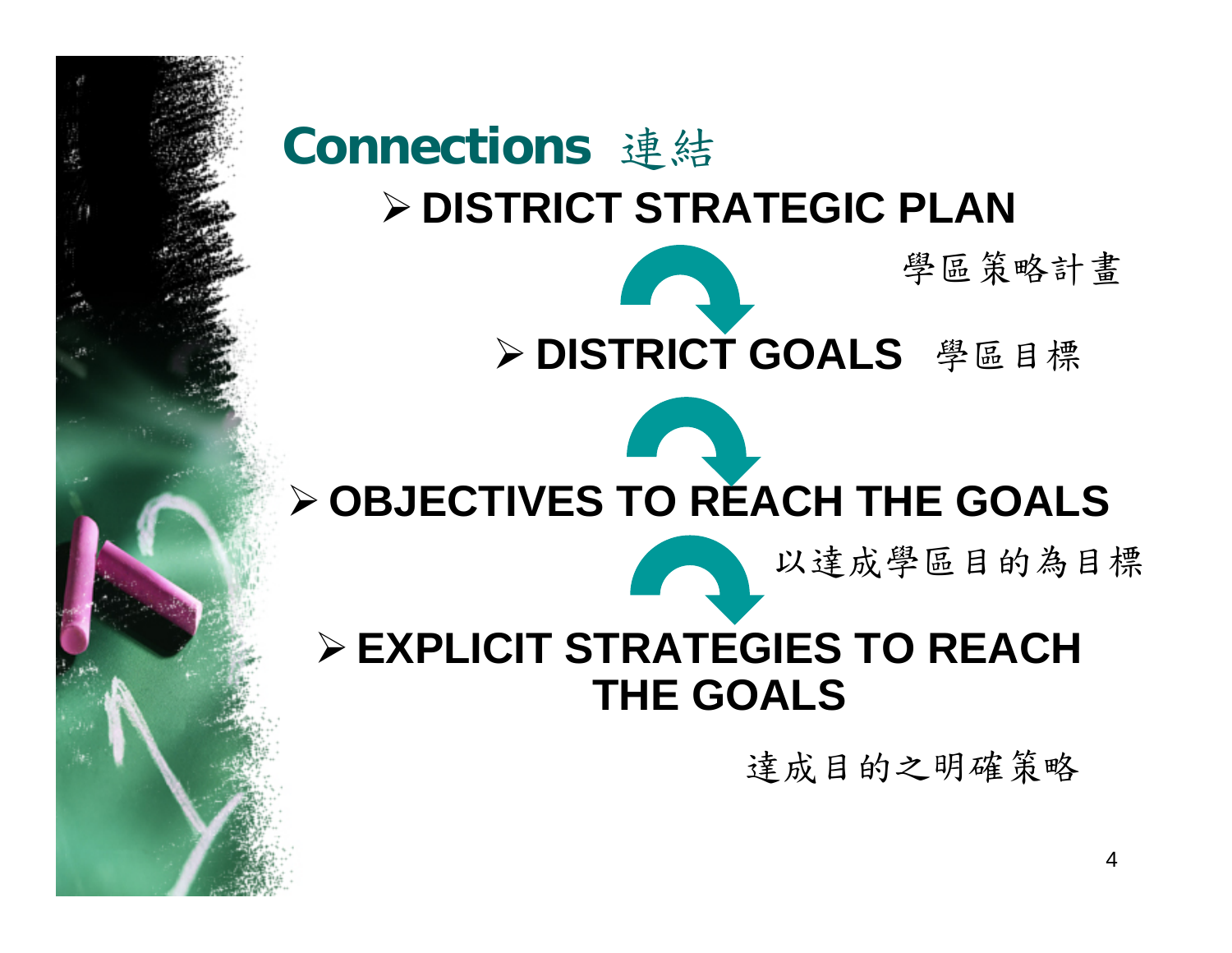# **How the Visitations Connect to District Goals:**

如何將課室訪視連結到學區目標

• **From the Malden Public Schools Strategic Plan – District Goals - Instruction** 

### 從Malden公立學校策略計畫─學區目標─教學

¾*Goal: Students will increase their ability to interact thoughtfully with text, data, number and word problems, visuals, and phenomena, on their own and with one another, to build new knowledge, skills and understanding.* 

目標:學生將增進與文本、資料、數字、文 字問題、視覺及現象的互動能力,可以獨立 地及與他人一起地,建立新的知識、技巧與 理解。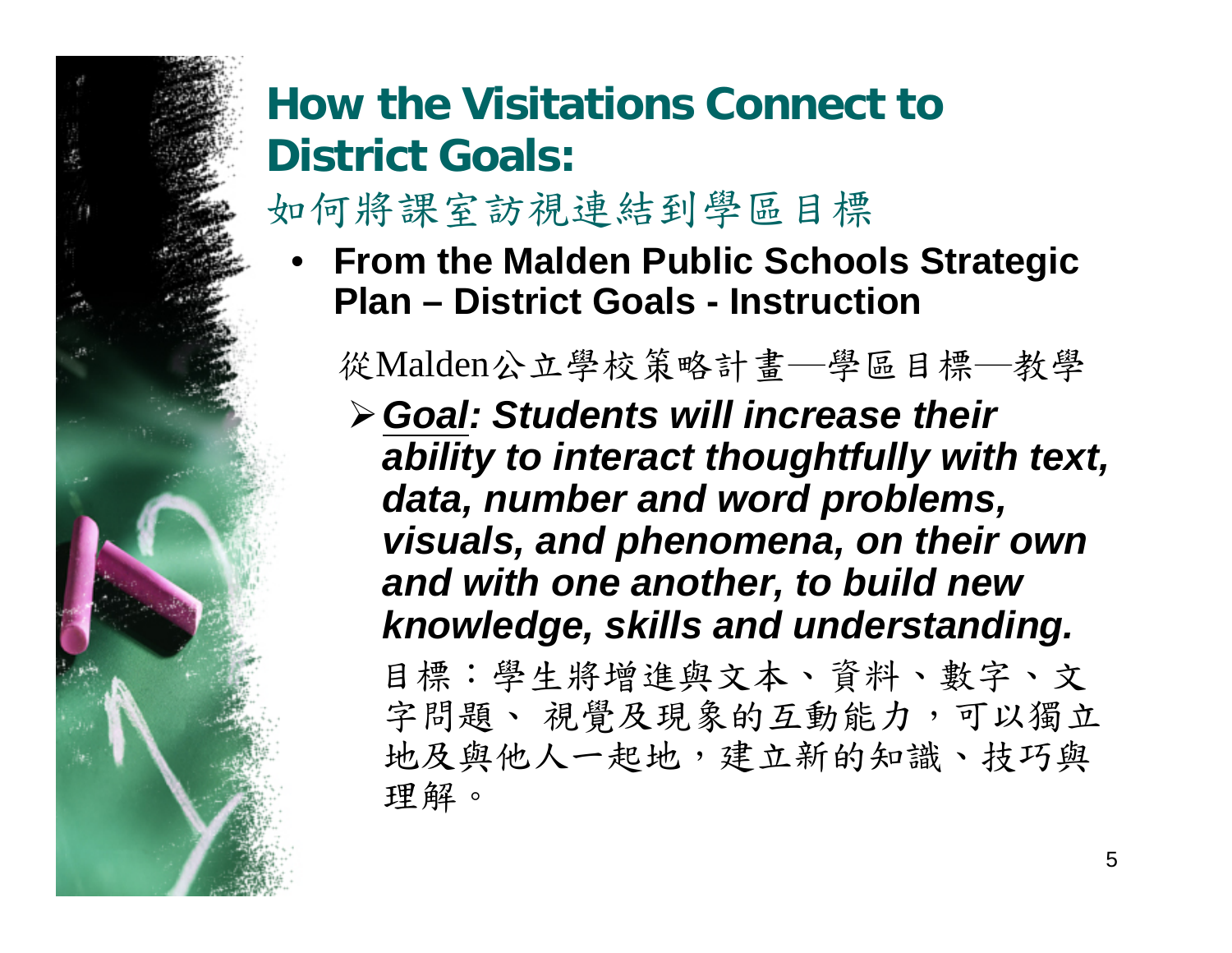## **Specific District Objective That Supports The Goal**  支持總體目的之特定學區目標

¾*Students will read every day and use different strategies to interact thoughtfully with text, data, number and word problems, visuals, phenomena, and one another. Their daily work (collected in notebooks, journals, and/or folders) will include evidence that they have… (continued on next slide)*

學生每天閱讀並且使用不同策略,深入地與文 本、資料、數字、文字問題、 視覺及現象等 互動。他們日常的工作(收集在筆記本、日記 或檔案夾裡)將包含他們成長的證據(見下一頁 投影片)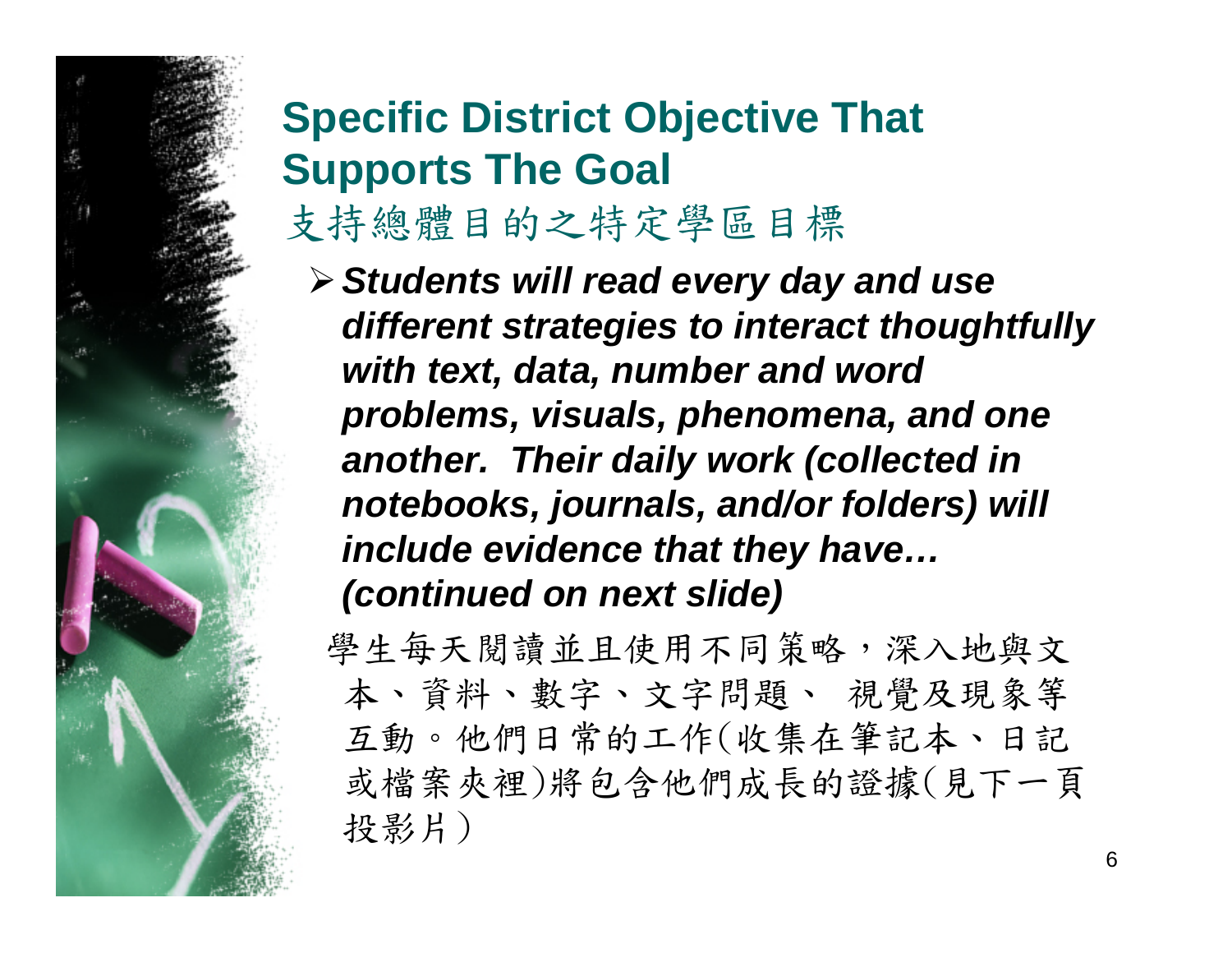## **What tools do we use when we "visit"**

訪視老師的課室時我們使用怎樣的工具

• **Please refer to the documents: Visitation Guidelines** 

請參照課室訪視指引手冊相關的文件

• **The tool:** 工具:

¾ **It is the same tool for all teachers -- new and experienced teachers**

所有教師皆使用相同的工具:新進及資深教師

¾ **Administrators' and coaches' role is to identify areas of strengths and areas of weaknesses with these visits with each teacher**

行政人員及指導人員的角色在於訪視每位教師教學時找出教 師的優缺點

#### ¾ **Determining what and where are the "gaps"**

- **Is it the teacher's skills in a specific strategy?**
- **Is it the implementation of the strategy?**  決定教學上的「落差」可能會是什麼?會在哪裡? 落差是發生在教師在特定策略上的技巧嗎?

落差是發生在策略的執行嗎?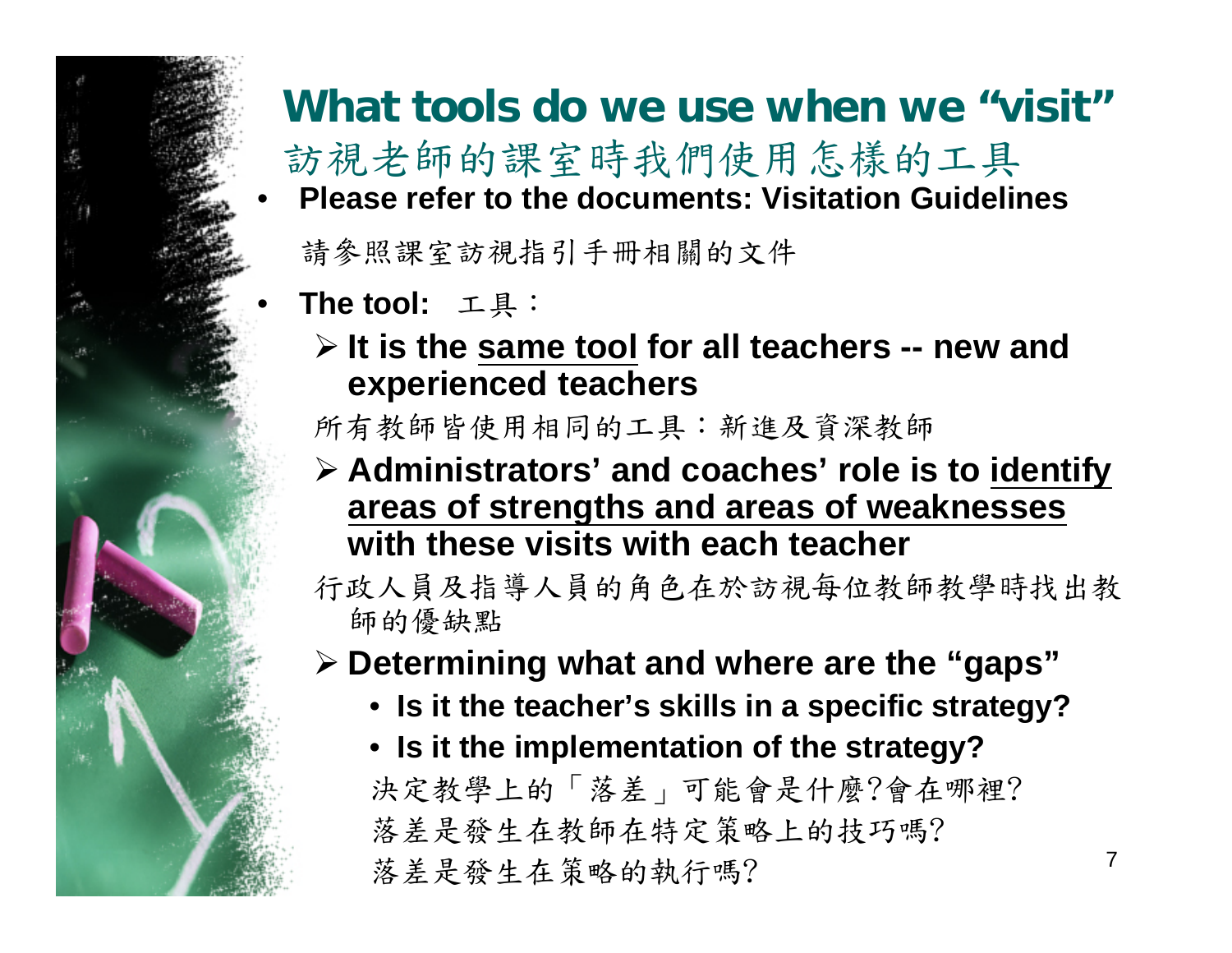**Use of Visitation Guides** 課室訪視指引手冊 **的使用**<br>Note: Please refer to the documents <sub>請參閱相關文件</sub>  $\cdot$  **They are helpful guidelines for the visit** 課室訪視指引手冊有助於引導課室訪視

- **Visitations focus on one or two of the areas** 訪視教師課室只針對一至二個領域
- $\cdot$  **The descriptors help everyone with common vocabulary and understanding of effective practice**

指標幫助大家具備共通的語彙、瞭解有效教學的內涵

**The descriptors also help target teachers' needs for professional development**

指標也幫助確立教師專業發展需求的目標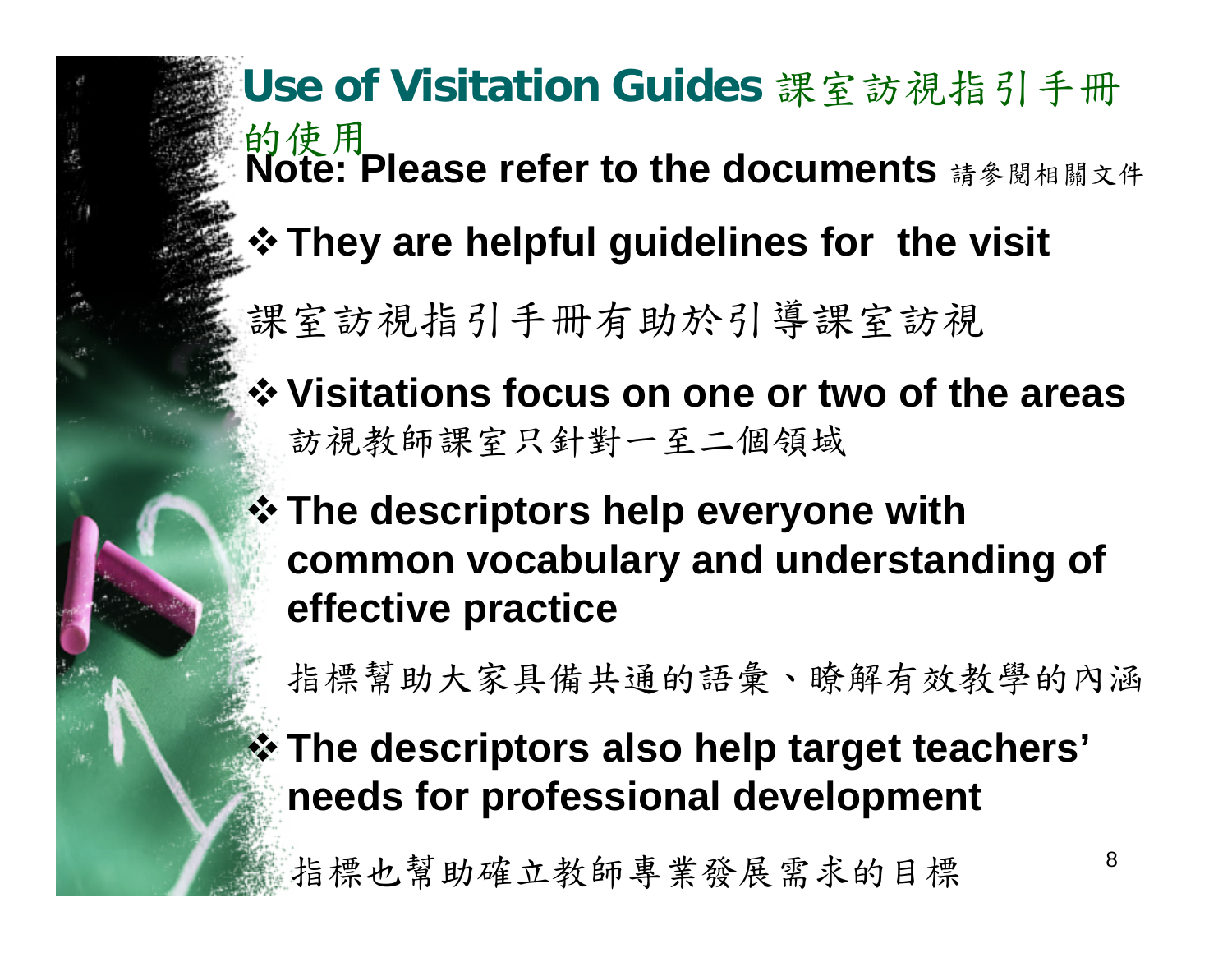# **Visitations vs. Observations**

### **Visitation**課室訪視

• Not a part of formal evaluation process

並非正式評鑑過程的一部份

• Can be as short as 10 minutes in length • Feedback can be oral and / or written<br>【回饋可以是口頭或書面的 Does not enter in personnel file  $\bullet$  No limits – frequent if necessary • Unannounced不會列入教師個人檔案 時間可以只有短短十分鐘 次數沒有限制,如有 必要可以經常性做

結果不會公佈

# **Observation** 教學觀

- Part of a the Professional Growth Cycle – formal evaluation process 察
- 專業成長循環的一部分(正式評鑑過程)
- Minimum 30 minutes in the classroom
- $\bullet$  Feedback must be written  $\phi$ 饋一定要是書面的 在教室內的時間至少要三十分鐘
	- Becomes part of the personnel file 成為個人檔案的 一部分
- Limited by contract depending on the Year of Cycle 次數受合約限制,依據

進行到的循環系統年數來決定

9• Announced 結果會公佈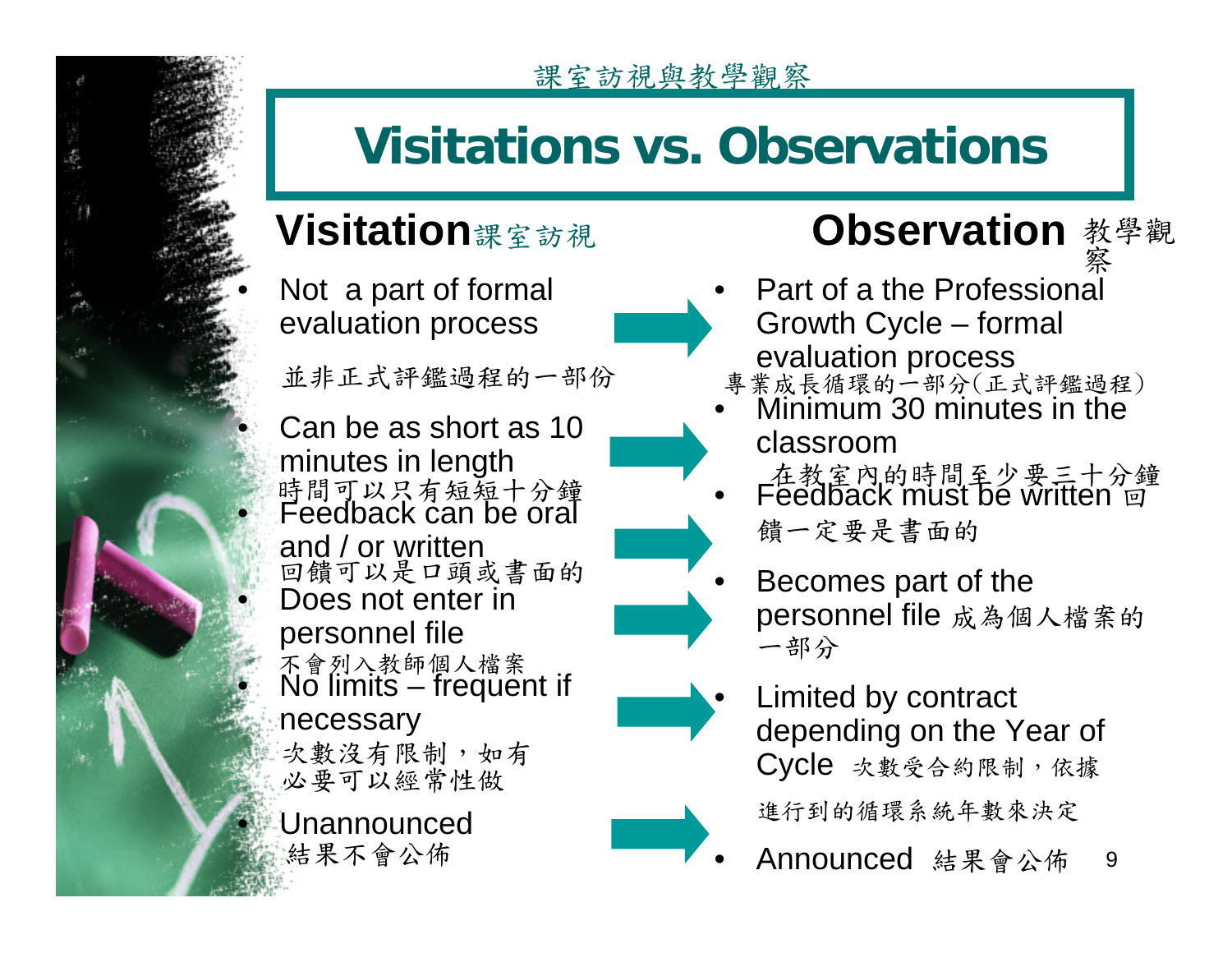#### **Process of a Visitation-Informal Evaluation (Formative)** 課室訪視的過程:非正式的評鑑(形成性)

• **Who? All evaluators and content area coaches. Can be done in pairs (Example: a principal and a curriculum director)** 

誰去訪視? 所有評鑑者及課程領域的指導者,可以兩兩一組。例如: ㄧ位校長搭配ㄧ位課程主任

#### • **When? Can be announced or unannounced**

什麼時候做? 可以公告布或不公布?

• **What happens? The "visitors" will go into the classroom, observe for 10-20 minutes, and take some notes on what has been observed in teaching and learning.** 實施方式? 訪視者進入 教室觀察10-20分鐘,將課堂上所觀察到的教學及學習狀況做紀錄

• **The notes are the guide for the feedback to the teacher. Commendations, recommendations for a strategy or how to improve on the implementation of a strategy.** 於課堂中所記載的

紀錄是給予教師回饋的指引。回饋可以是:對於教學策略的稱許、 建議或是如何改進策略的實施方式。

• **Feedback is oral or written and should be provided within a week (sooner is more effective)** 回饋可以是以口頭或書面形式告 知,並且應該於一週內給予教師回饋(越快越有效)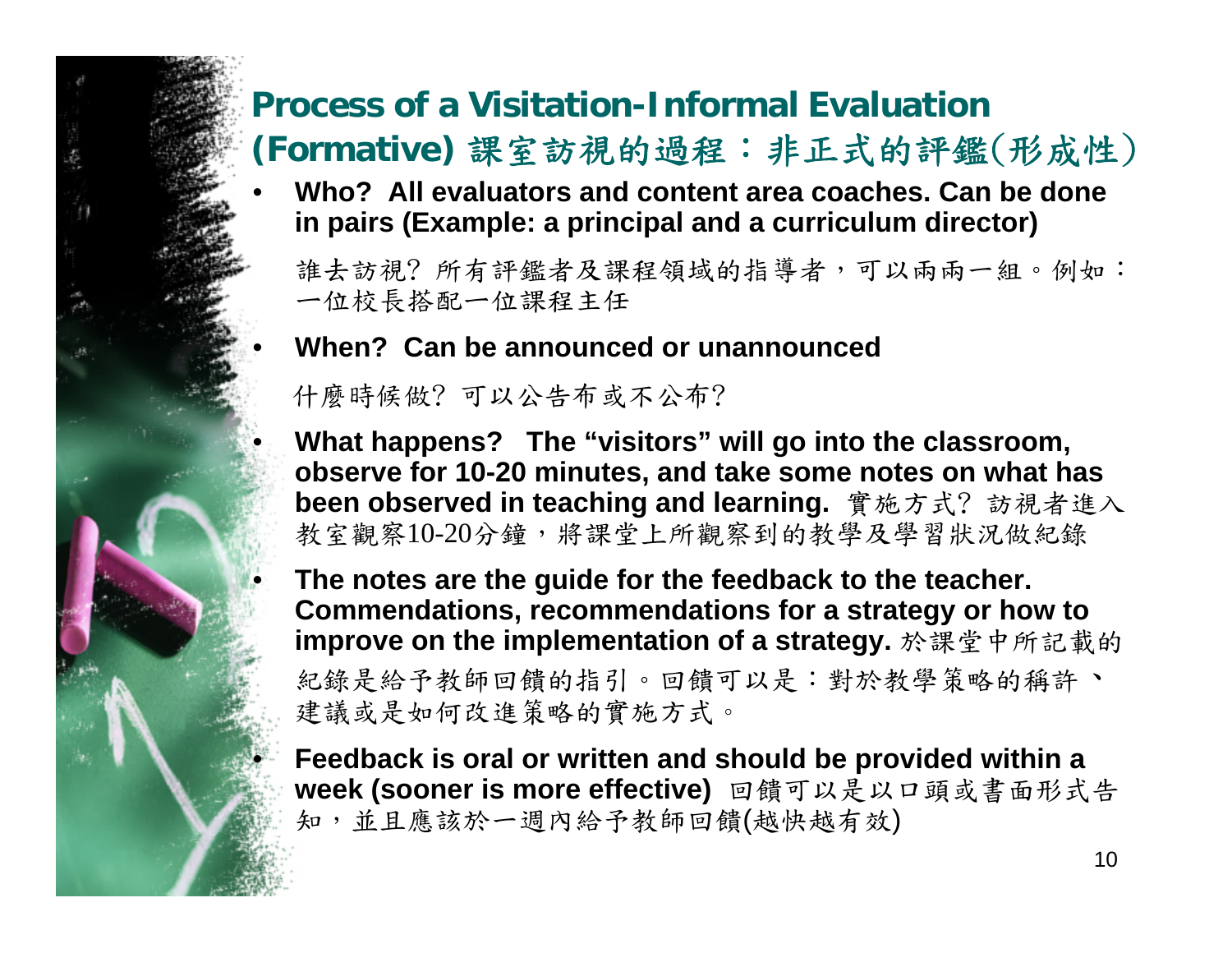**Process of Formal Observation and Evaluation (Formative and Summative)**  正式觀察及評鑑過程(形成性及總結性的)

• **An formal observation is done by arranging a specific time with the teacher and observing the class. (Refer to the PPT on the Professional Growth Cycle and document)** 

正式觀察的實施是與任課教師安排一個特定時間到班觀察。 (請參考教師專業成長循環簡報及文件 )

• **It must be preceded by a pre-conference and followed through with a post-conference (dated, signed agreements)**

觀察之前要有觀察前會談,之後要有觀察後會談。 (標有日 期、簽署過的合約)

• **The observation and subsequent narrative addresses what was directly observed in the classroom.**

教學觀察及隨後的敘述內容應該以課堂上直接觀察到的事 項為要點。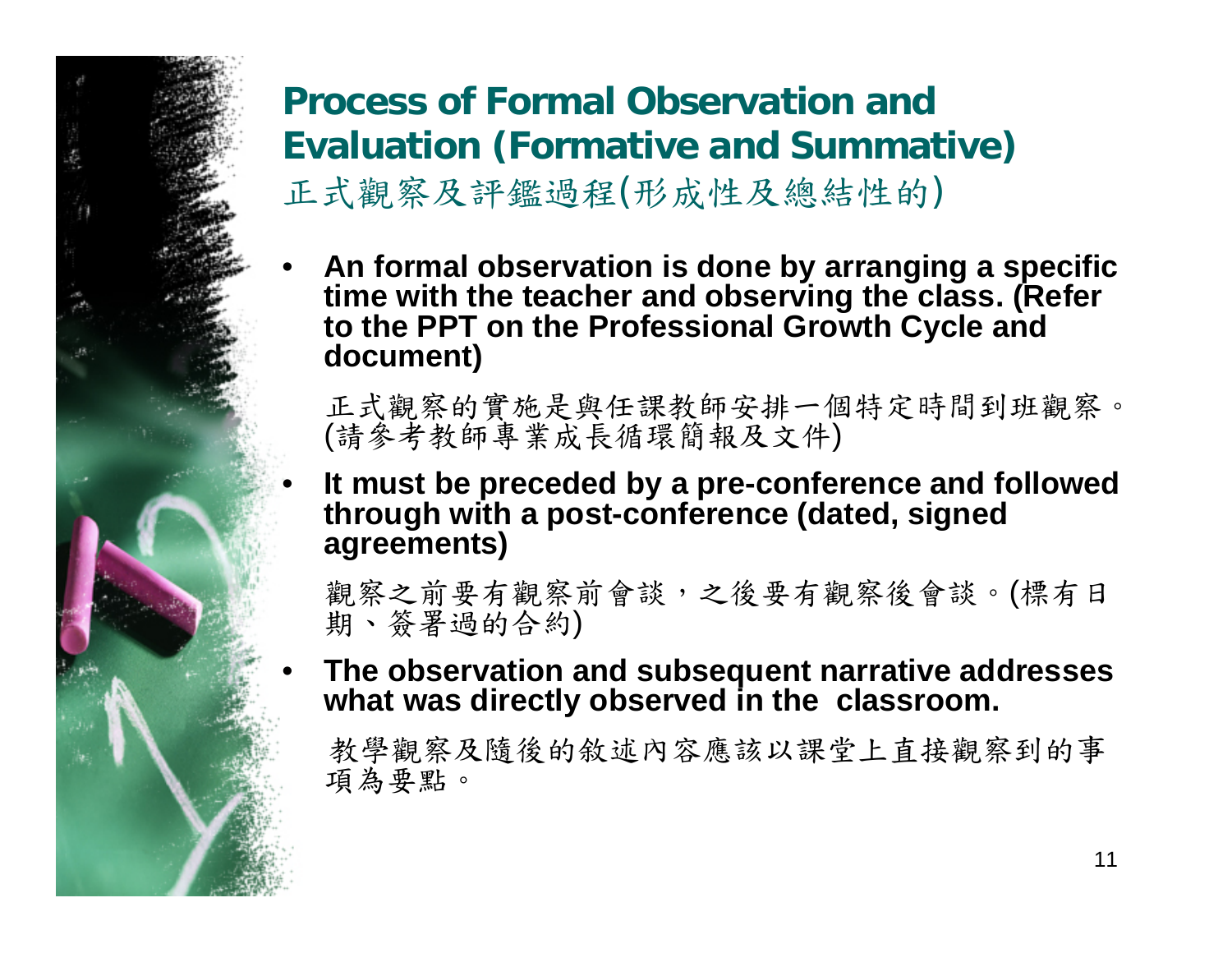#### **Process of Formal Observation and Evaluation (Formative and Summative) continued…**  正式觀察及評鑑過程(形成性及總結性的)--續

- ¾ **Only what was observed can enter into the written document** 只有在課堂上觀察到的事項可以列入書面文件
- ¾ **Example: Specific teaching strategies employed by the teacher, how the students respond, the groupings, the implementation of an objective-driven lesson plan, how the students are monitored and assessed. Is there closure? How was classroom / student management? Etc., etc.,**

例如:教師運用到的特定教學策略?學生如何回應?如何進 行分組活動?目標導向的教學計畫如何執行?教師如何檢視 及評量學生? 教師是否有總結教學內容?班級管理如何等?

¾ **A narrative is then written with what was directly observed; commendations and recommendations are also included.** 敘述內容於觀察之後依直接觀察到的事項 撰寫;給予教師的讚揚與建議也包含在其中。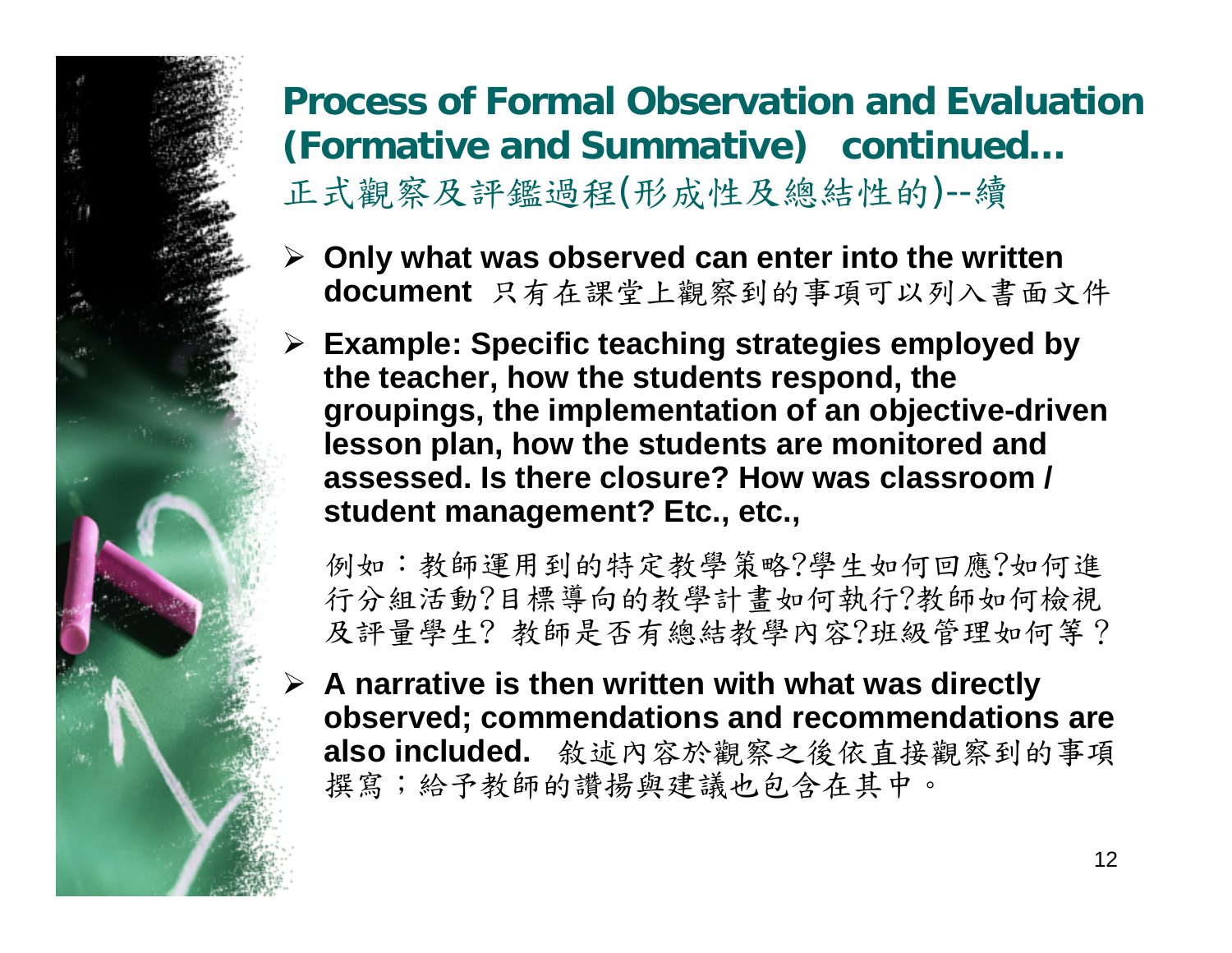### **Observations continued….** 觀察

# (續 … )

• **The observation narrative differs from a visitation feedback in that it is much more comprehensive and examines / analyzes the lesson more closely.** 

觀察的敘述有別於訪視的回饋,因為所描述事項更為廣泛, 更加深入檢視與分析課堂教學

• **It looks at an entire lesson – not just a fragment. (Planning, Instruction, Curriculum, Management, Assessment)**

入班觀察著重在教學的整體,而非只是教學的片段。 (課程規 劃、教學、課程、教室管理、評量)

• **It is the evidence to support the final Evaluation which is the summative tool from the Professional Growth Cycle.**

入班觀察提供支持最終評鑑的證據,它是從專業成長循環中 提出的總結性工具

#### • **All administrators have been trained in courses of Observing and Analyzing Teaching.**

所有的行政人員都已接受過觀察及分析教學的訓練。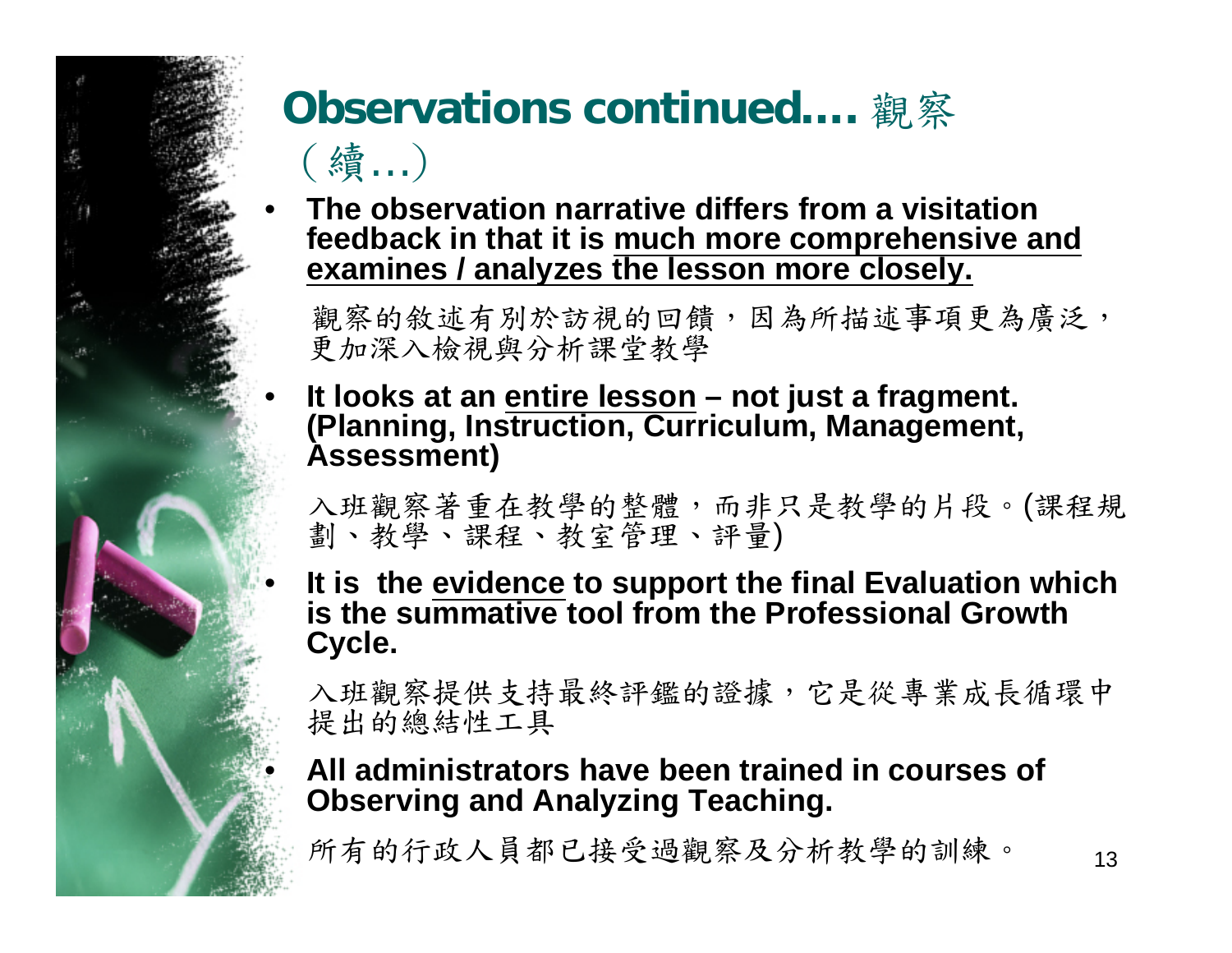### **Specific Strategies Identified** 確認特定的策略

**…..identified the topic, main idea and most important details included in the text, data, problem or other source, orally and in writing, in their own words, on their own and with other strategically selected student (s).**

確定教學主題、主要概念及最重要的細節,這些都包含在文本、資料、 問題或其他來源中,確定的方式可以用口頭或書面方式呈現,以教師自 己的語言,由他們自己和其他有策略性選擇出來的學生共同確定。

#### ¾ *The Key Learning Strategies :* 關鍵的學習策略

• Think-Write-Pair-Share, Content-Response Notes/Write & Respond to Text, I See/It Means, Dialectical Journals, It Says/It Means, Think Aloud, GIST

思考—寫作—分組—分享,內容—回應,筆記/寫作及

回應文本, 我所見到的/它的意義,辩證的日記,它敘說什麼 事實/它的意義是…,敘說出內心思考的事物,要旨

#### ¾ *Key Comprehension Strategies:* 關鍵的理解策略

• Clarify –Question –Summarize-Determine Importance 闡述─提問─概略說明─決定重要性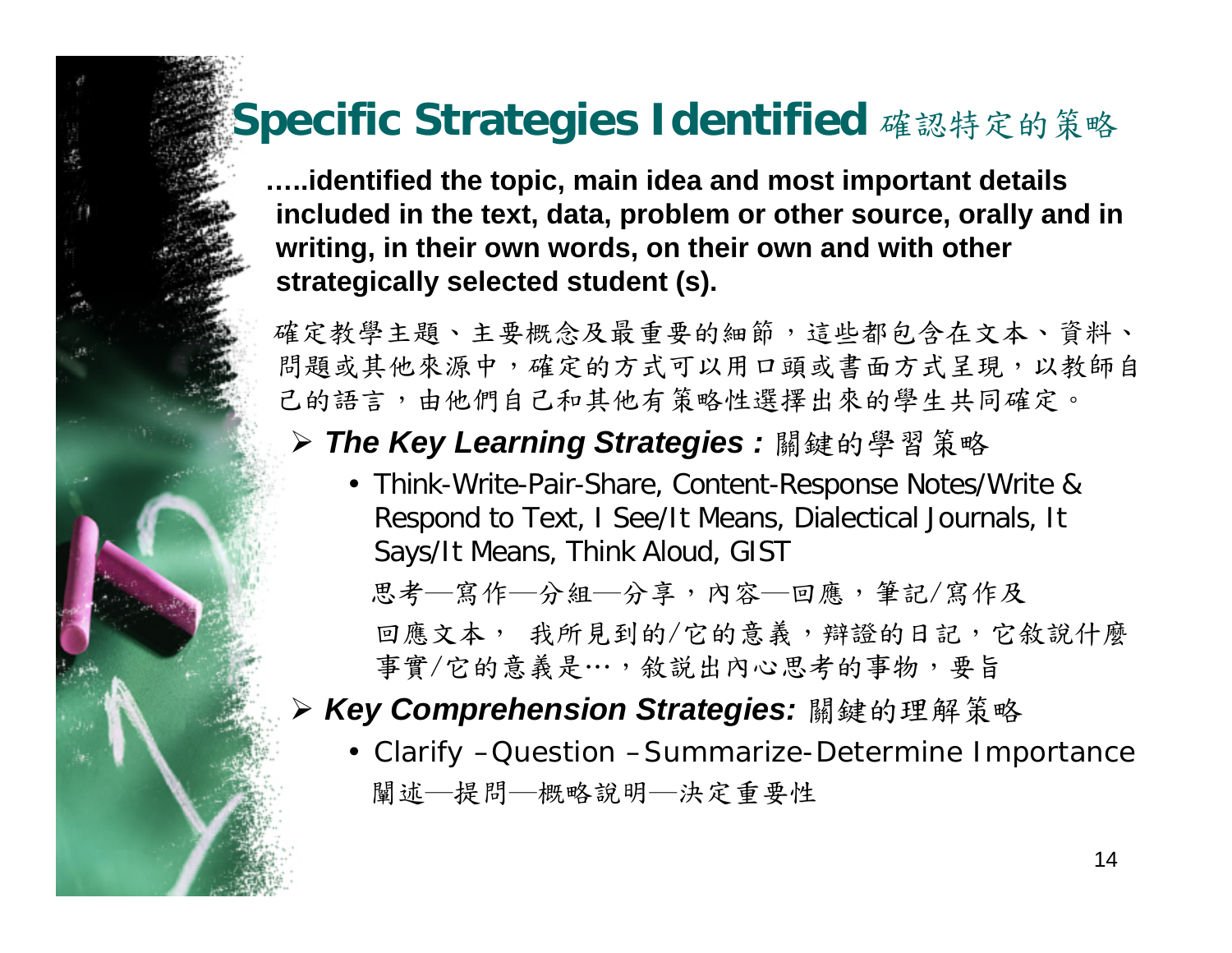## **How do we make this happen?** 我們如何實踐?

• **Study / Observe the teacher's repertoire of teaching strategies**

研究 /觀察教師執行教學策略的本領

• **Align Professional Development** 

與專業發展一致

¾*What: targeting the specific modeling and teaching of common teaching and learning strategies*

內容:以特定模式為目標並教授共通的教學及學習策略

15¾*Who: principals, assistant principals, curriculum directors, teacher leaders, mentors, coaches working with teacher* 誰來執行:校長、副校長、教務主任、教師領導者、 教 練、與教師共事的指導人員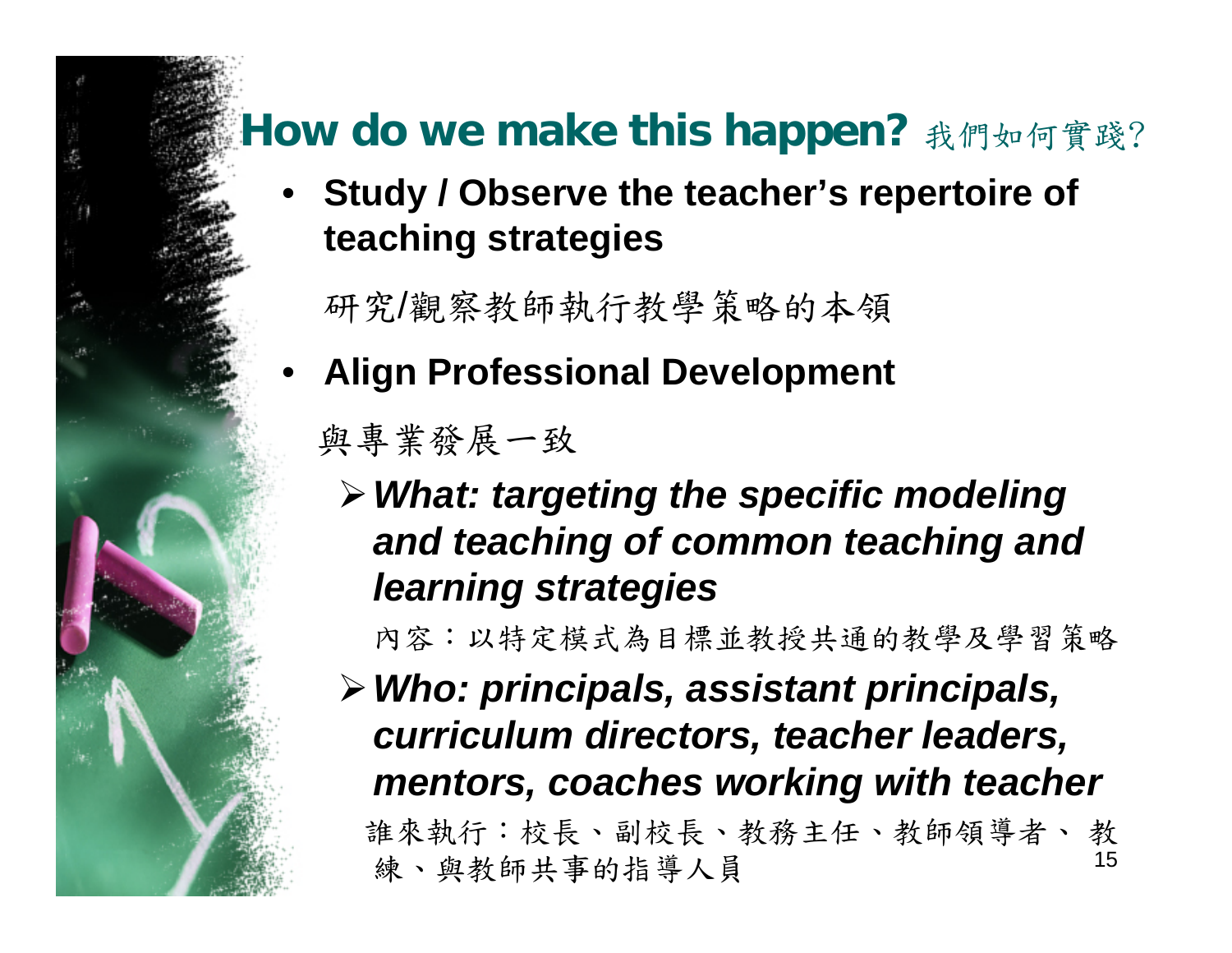**Example of descriptors for Initial Instruction (also called "mini-lesson):**  初始教學的指標範例(亦稱之為「迷你課程」)

### **Mini-Lesson/Initial Instruction:** *The teacher…*

- **Introduced new content clearly and effectively, through a reading, presentation or other activity.** 迷你課程 /初始教學:教師藉由閱讀、簡報或其他 的活動,清楚且有效地介紹新的課程內容
- **Complemented expository material with visual or narrative material.**

用視覺或敘事方式的教材補充說明

16• **Used an effective instructional strategy (i.e., Think Aloud) to model new skills/strategies, including those needed to complete the day's product(s).** 使用有效的教學策略(如:敘說內心思考的事 物)來形塑新的技巧或策略,包含那些完成當下教學成果所需 要的策略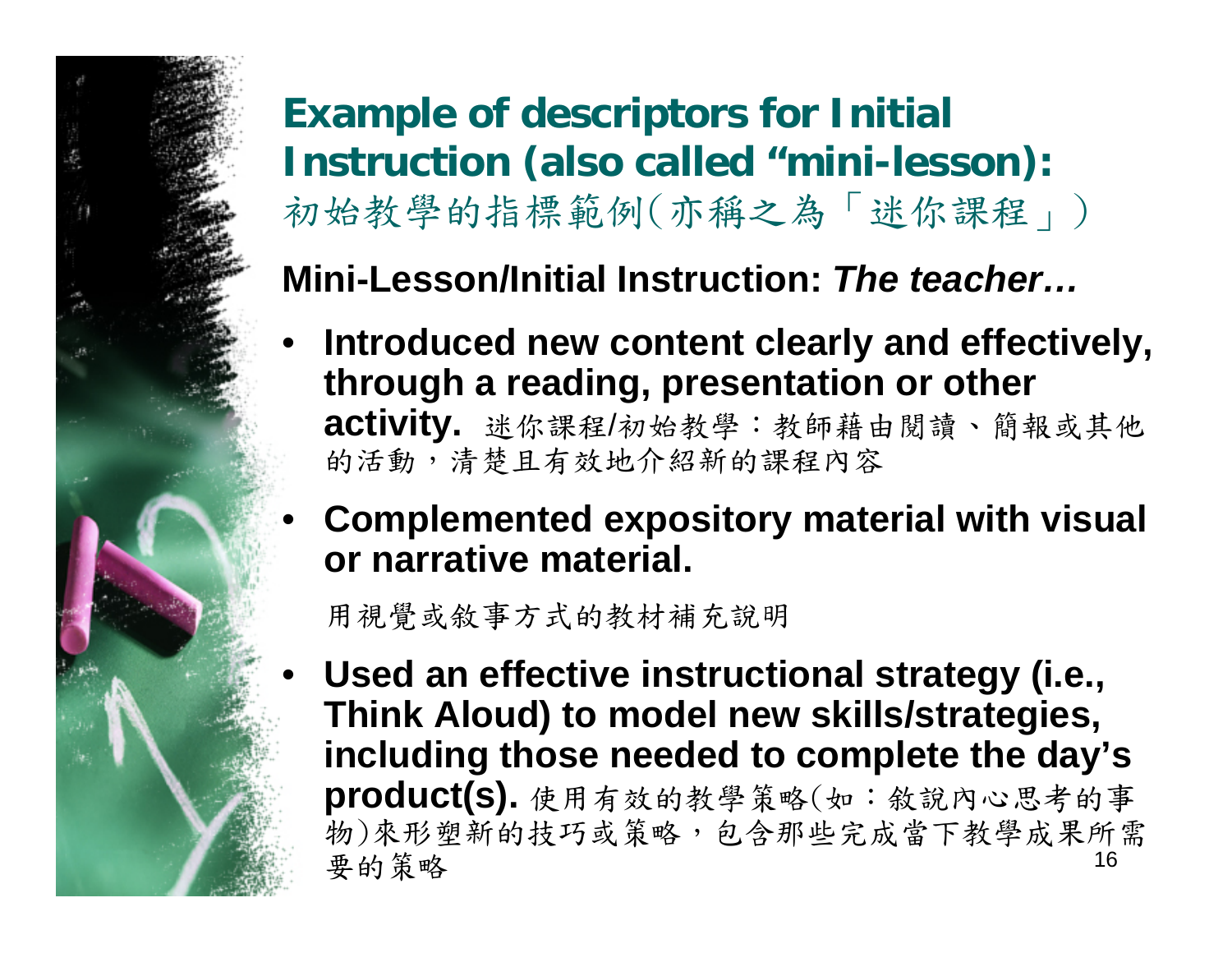### **Example of descriptors for Initial Instruction (also called "mini-lesson):**  初始教學的指標範例(亦稱之為「迷你課程」)

• **Introduced new content/skills/strategies in reasonably small, manageable chunks or steps accompanied by checks for understanding.** 

教師以相當短的/可以掌握的程序或步驟介紹新的課程內容/技巧或 策略,並且隨之進行對學生理解的確認

• **Used a variety of explanatory devices to respond to students' different abilities, needs and learning styles.** 

運用各式各樣的解說方法來回應學生的不同能力、需求及學習型態

• **Helped students make connections between new content and their prior knowledge and experiences.**

幫助學生將新知識與舊知識及經驗結合

• **Provided students w/time to think about, discuss & record new content, strategies, questions & other responses in their notebooks, in their own words.**

提供學生時間,讓學生可以思考、可以讓學生在自己的筆記本上 用自己的話討論並紀錄新的課程內容、策略、問題或其他回應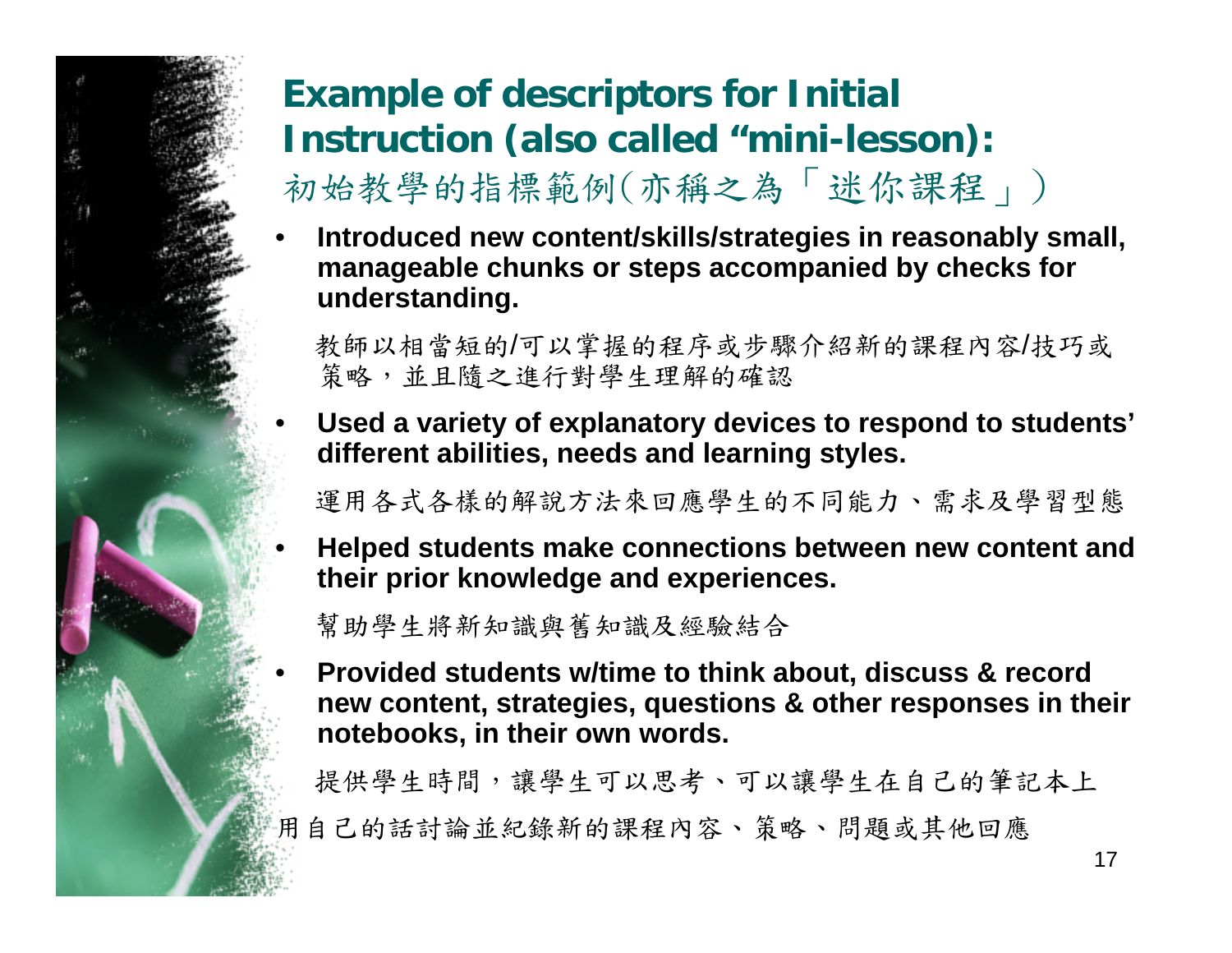#### **Expectations for Administrators** 對行政人員的期待

**Principals/Assistant Principals:**  校長/副校長:

• **On average, 30+ minutes per day working directly with individual teachers in or outside of their classrooms.** 

平均每天至少花30分鐘以上,直接與個別教師在課堂內或課堂外工作

• **At least two-thirds of these minutes will be spent visiting classes.**

而其中至少三分之二的時間用在訪視課室教學

• **One-third of these minutes may be spent debriefing with teachers or participating in other instructional improvement work focused on classroom practice (e.g., notebook reviews, progress monitoring meetings, watching and responding to videos).**

而三分之一的時間用在跟老師聽取報告或參加其他針對課堂教學改進的 工作(例如:回顧紀錄、進度檢視會議、觀看及回應錄影帶)

• **Debriefings with teachers will occur within one week of the class visit (orally and/or in writing) and will include concrete, constructive suggestions to improve instruction, student engagement and student work.** 

18與教師聽取報告會在班級觀察後的一週內完成(口頭及/或書面形式),報告 內容包含對於改善教學、學生參與及學生作品等方面之具體、有建設性 的建議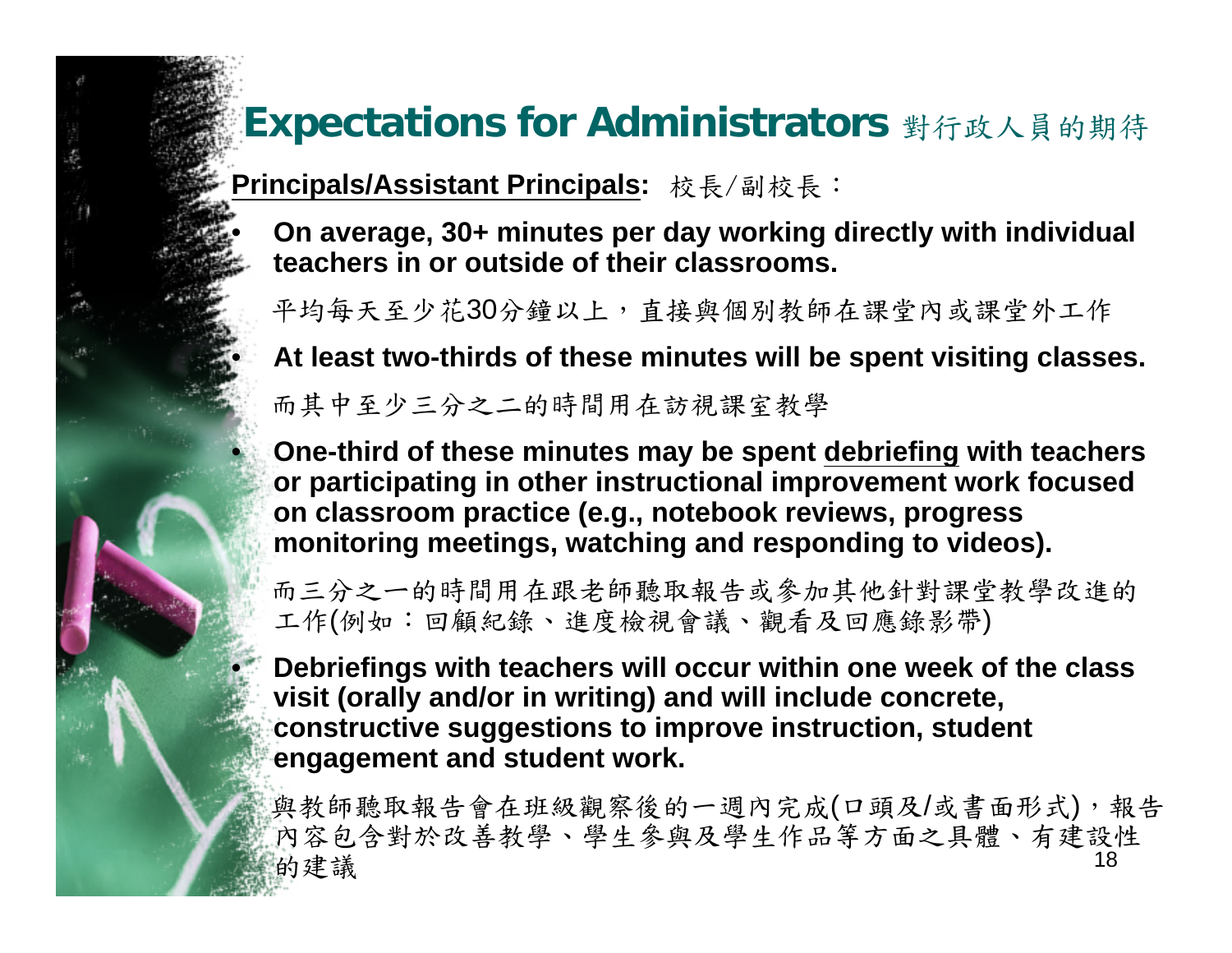#### **Expectations for Curriculum Directors and Program Managers** 對於課程主任及學程主任的期待

• **On average, 30+ minutes per day observing, co-teaching or conducting demo lessons in classes.** 

平均每天至少花30分鐘以上觀察、協同教學或在 班級作教學展示

• **They will debrief with teachers within one week (orally and/or in writing) and provide teachers with concrete, constructive suggestions to improve instruction, student engagement and student work.** 

與及學生作品等方面之具體、有建設性的建議 19 他們在一週內會與教師聽取報告 (口頭及 /或書面 形式 ),報告中提供教師關於改善教學、學生參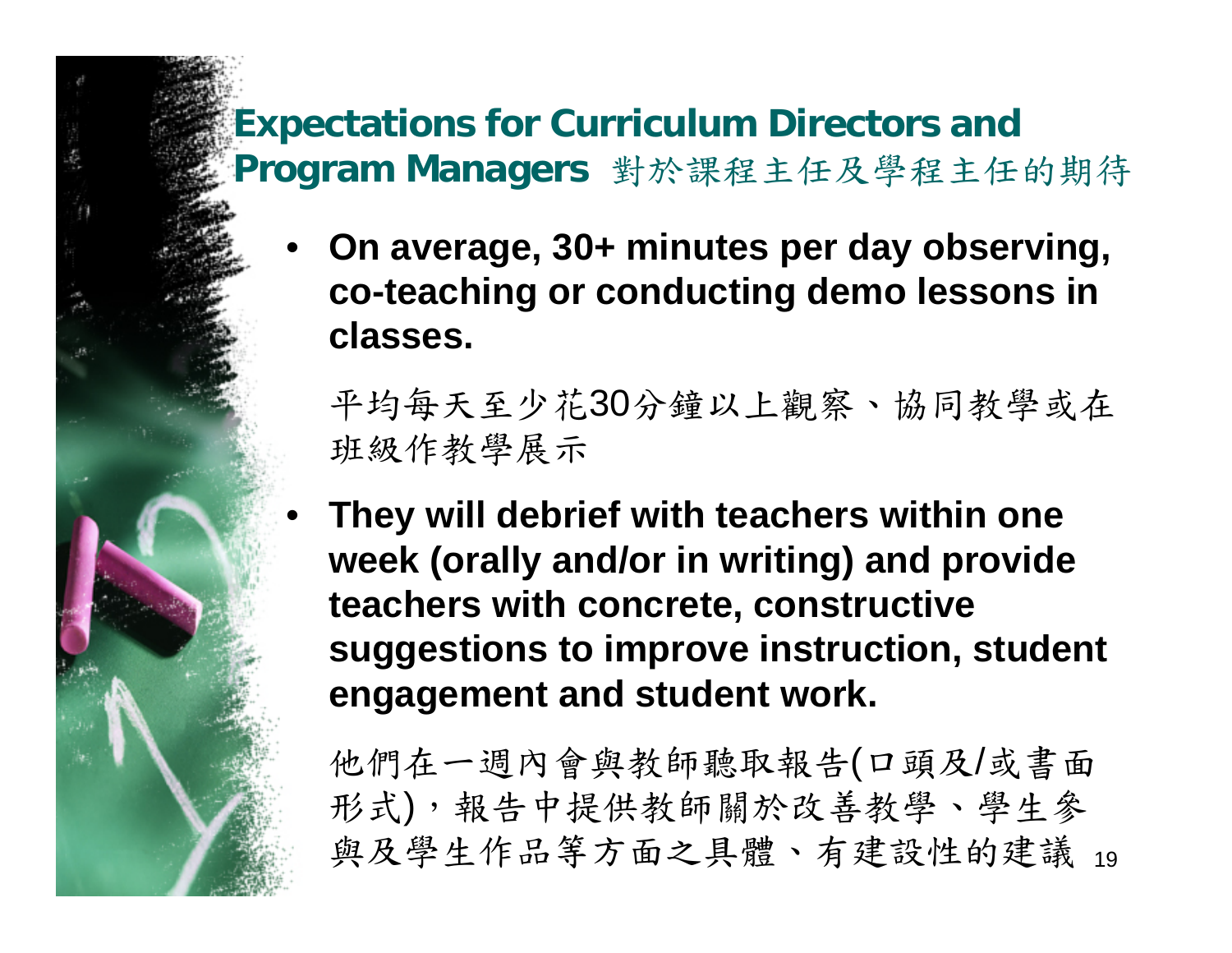### **Expectations for Coaches and Teacher Leaders** 對於教學指導人員及教師領導的期待

• **On average, 120+ minutes per day observing, co-teaching or conducting demonstration lessons in classes (teacher leaders: 60+ minutes, on average, per day).** 

平均每天至少花120分鐘以上觀察、協同教學或 在班級作教學展示 (教師領導者:每天平均至少 60分鐘以上 )

• **They will debrief with teachers within one week (orally and/or in writing) and provide teachers with concrete, constructive suggestions: instruction, student engagement and student work.** 

他們在一週內會聽取教師報告(口頭及/或書面形 式 ),報告中提供教師關於改善教學、學生參與 及學生作品等方面之具體、有建設性的建議

20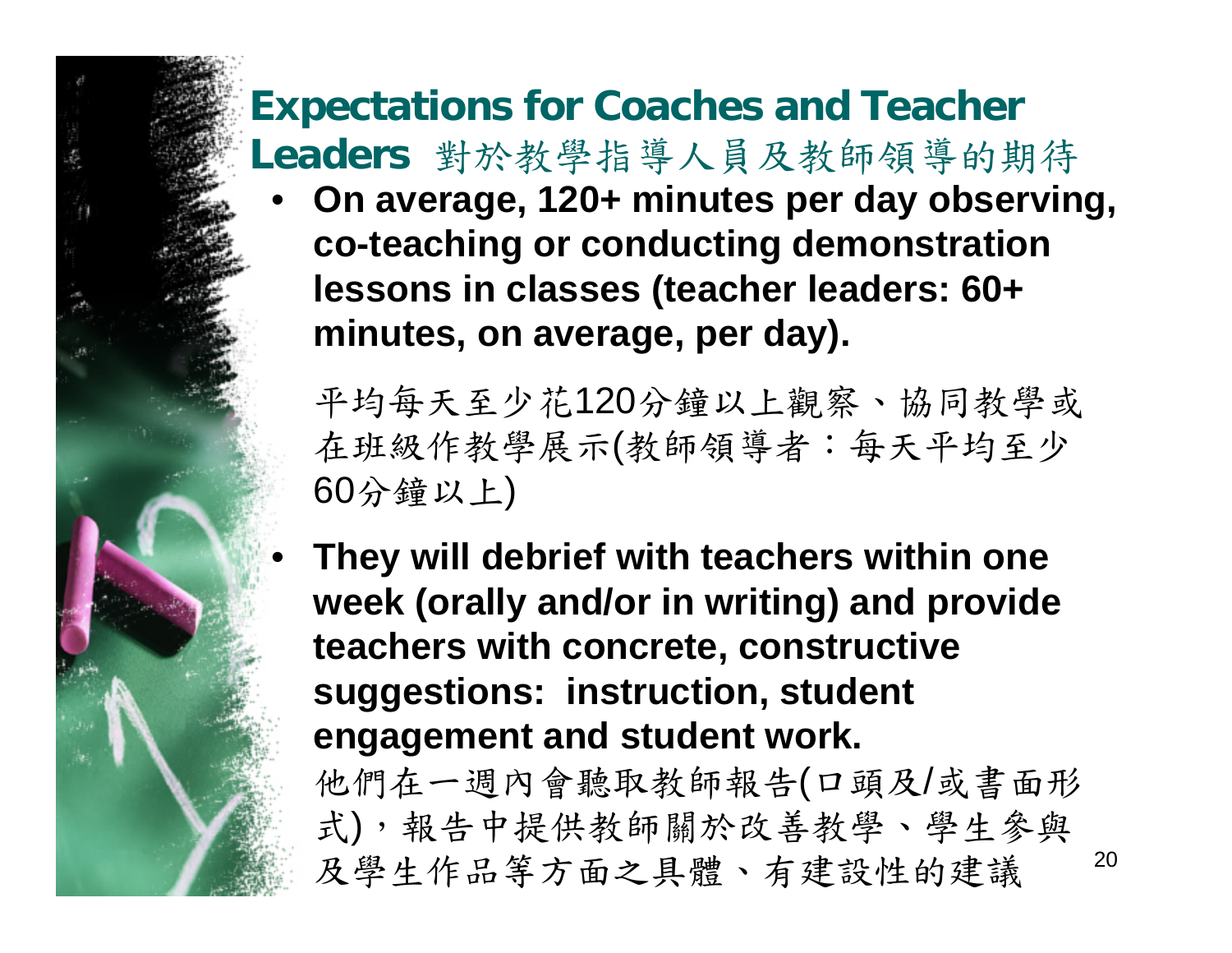## **Visitation Feedback Sample:**  課室訪視回饋範例 :

• **Commendations** *"Students were interacting well with each other and the new content in a Think-Write-Pair-Share***"**

讚許:以思考—寫作—分組—分享方式所進行的學生彼此之間以及和新 課程內容之間的互動相當良好

• **Recommendations** *"Students should interact more with one another in a Think, Write, Pair-share Activity"*

建議:學生間應該有更多以思考─寫作─分組─分享活動所進行的互動 **Prescriptions** *"This is how you facilitate more interaction with a Think-Write-Pair-Share***" (explicit directions / modeling / resources / PD would be given to the teacher)**

指示:這就是你如何使用思考─寫作─分組─分享活動的方式來促進更 多互動的方式 (給予教師清楚的方向/模範/資源/專業發展的建議)

• **Expectations** *"It is expected that students will interact more with each other with some of the strategies that I have recommended /modeled for you or you have learned in district professional development"*

期待:希望你能運用我推薦/示範給你的一些策略、或你已經在學區專 業發展學習到的策略,使學生間的互動變得更多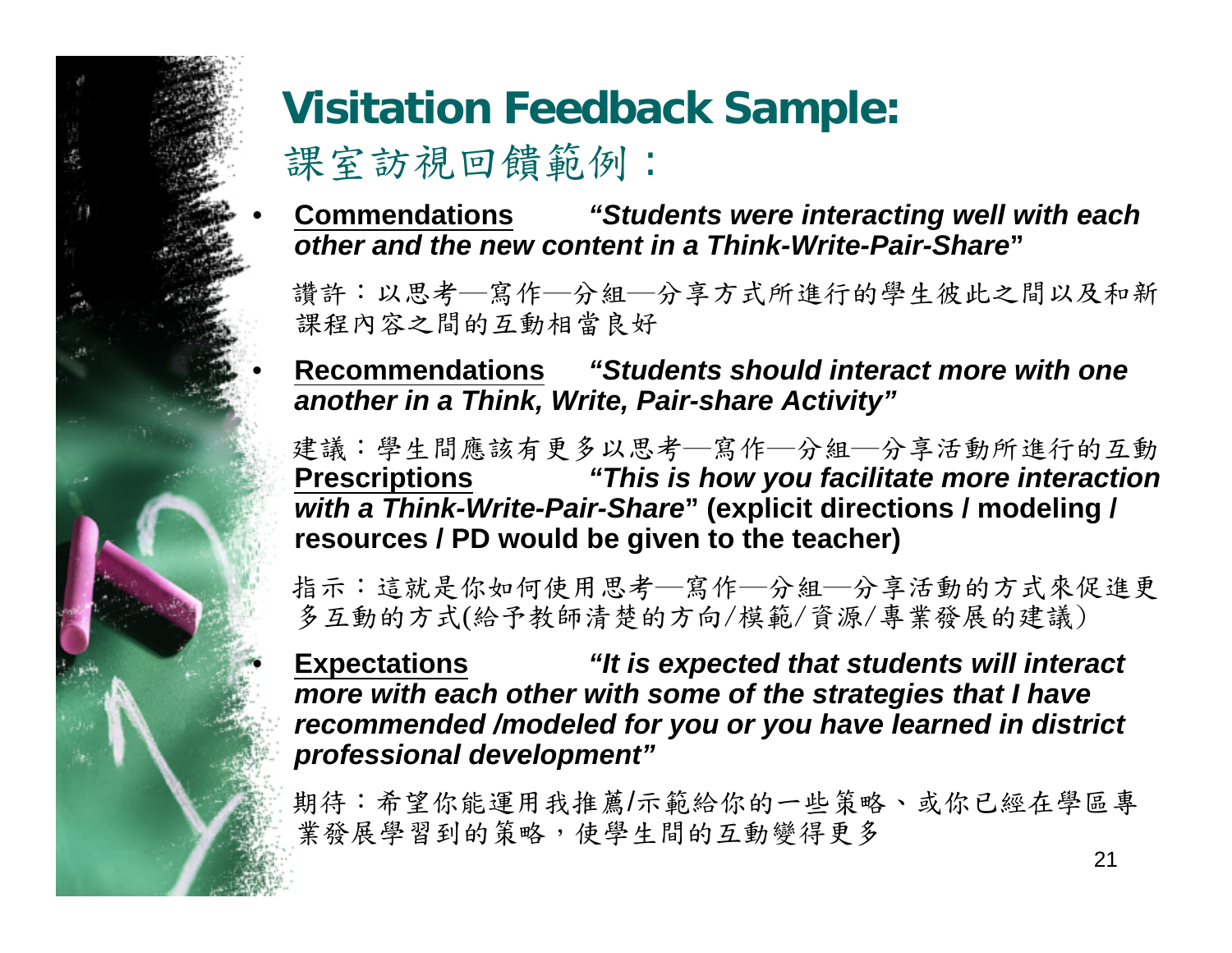# **When Does The Professional Development Take Place?** 教師專業發展何時發生?

# **• It is / can be** 它是/可以是

- **Embedded in daily practice with a coach, etc.** 融入在有教練協助的每日教學實 務中
- **Common Planning Time** 共同的課程規劃 時間
- **Faculty meetings** 教職員會議
- **Early Release Days** 提早放學日
- **Full-day Professional Development** 
	- 全天的專業發展
- **After school workshops** 放學後的工作坊
- **Summer institutes** 暑期講習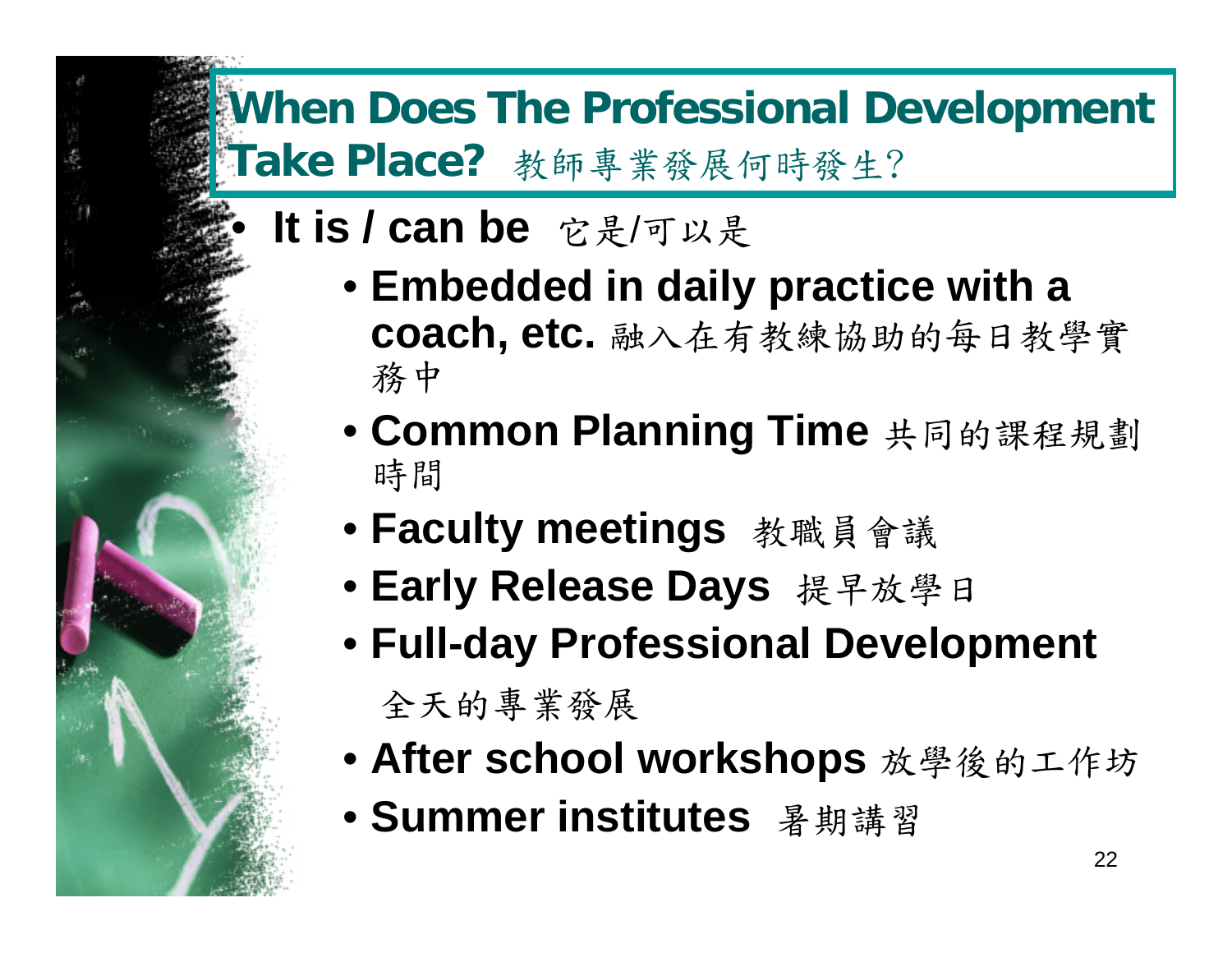# *Addressing district goals and objectives with:*

說明學區的目的與目標

¾*Common language, practices and strategies for administrators and teachers* 

以行政人員及教師共同的語言、教 學方法及策略

¾*Frequent targeted feedback to teachers*

對教師經常的、有目標性的回饋